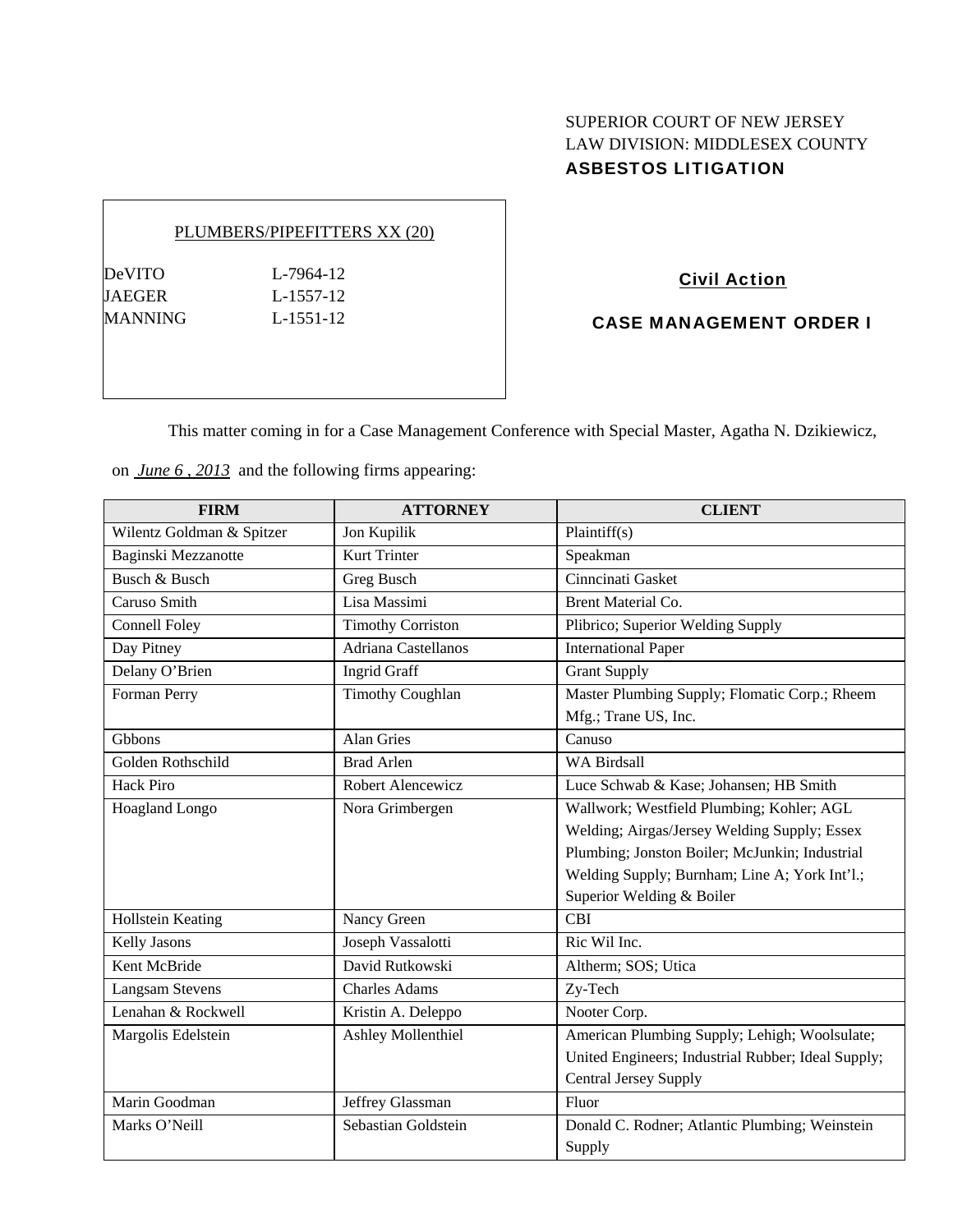| Maron Marvel           | Meryl Topchik           | Milwaukee Valve                                  |
|------------------------|-------------------------|--------------------------------------------------|
| Marshall Conway        | <b>Adam Golub</b>       | Slant/Fin                                        |
| Marshall Dennehey      | Paul Johnson            | Kaiser Gypsum; Air Products                      |
| McCarter & English     | <b>Jean Patterson</b>   | Parker Hannifan                                  |
| McElroy Deutsch        | Helen Antoniou McGowan  | AO Smith; State Industries                       |
| McGivney Kluger        | Alexander Schaffel      | Central Boiler Repair; Herman Sommer; Flemington |
|                        |                         | Supply; Manhattan Welding; Bonney Forge Corp.;   |
|                        |                         | Taco; DAP; Factory & Mill; Henkel Corp.; John    |
|                        |                         | Wood; Economy Hardware & Plumbing; NJ Boiler;    |
|                        |                         | Allied Rubber & Gasket; Bradco Supply; Madsen &  |
|                        |                         | Howell; Bergen Industrial; Raritan Supply;       |
|                        |                         | Fairbanks; Weil McLain; Armstrong Pumps; Fire    |
|                        |                         | Brick Engineers; SM Electric; Marley Cooling;    |
|                        |                         | L&H Plumbing & Heating                           |
| O'Toole Fernandez      | Leslie Lombardy         | <b>IMI</b> Cash Valve                            |
| Rawle & Henderson      | <b>Susan Riechelson</b> | Hajoca                                           |
| Reilly Janiczek        | Shannon C. Kelly        | Miller & Chitty; Cleaver Brooks; ITT Corp.       |
| Segal McCambridge      | Dinesh Dadlani          | Scan-Pac                                         |
| Speziali Greenwald     | <b>Joanne Hawkins</b>   | <b>General Electric</b>                          |
| Swain Westreich        | Kenneth Westriech       | Dolan & Traynor                                  |
| <b>Swartz Campbell</b> | William Morlok          | Allied Glove; Walrich                            |
| Terkowitz & Hermesmann | Judith E. Collins       | <b>Bergenfield Lighting</b>                      |
| Tierney Law Office     | Mark Turner             | Major Inc.; AJ Friedman; Elizabeth Industrial    |
| Vasios Kelly Strollo   | Linda Fulop-Slaughter   | Argo International                               |
| Weber Gallagher        | Michael Moroney         | Spirax Sarco                                     |
| Wilbraham Lawler       | Andrea Greco            | Dunphy Smith; Green Tweed; Dal-Tile; Karnak      |

IT IS on this  $11^{th}$  day of June, 2013 *effective from the conference date;* 

ORDERED as follows:

Counsel receiving this Order through computerized electronic medium (E-Mail) shall be deemed by the court to have received a copy of the filed original court document. Any document served pursuant to this Order shall be deemed to be served by mail pursuant to *R*.1:5-2.

Defense counsel shall notify plaintiffs' counsel within thirty (30) days of the date of this Order if their client was incorrectly named in the Complaint. Counsel may be barred from raising this defense at a later time for failure to comply.

These matters are hereby consolidated for discovery, case management and trial.

### **DISCOVERY**

November 1, 2013 Plaintiff shall serve answers to standard interrogatories, provide the information required by paragraph VI.B.1.a. of the General Order, and shall advise defendants whether the plaintiff is available for deposition and, if not, the reasons therefore by this date.

\_\_\_\_\_\_\_\_\_\_\_\_\_\_\_\_\_\_\_\_\_\_\_\_\_\_\_\_\_\_\_\_\_\_\_\_\_\_\_\_\_\_\_\_\_\_\_\_\_\_\_\_\_\_\_\_\_\_\_\_\_\_\_\_\_\_\_\_\_\_\_\_\_\_\_\_\_\_\_\_\_\_\_\_\_\_\_\_\_\_\_\_\_\_\_\_\_\_\_\_\_\_\_\_\_\_\_\_\_\_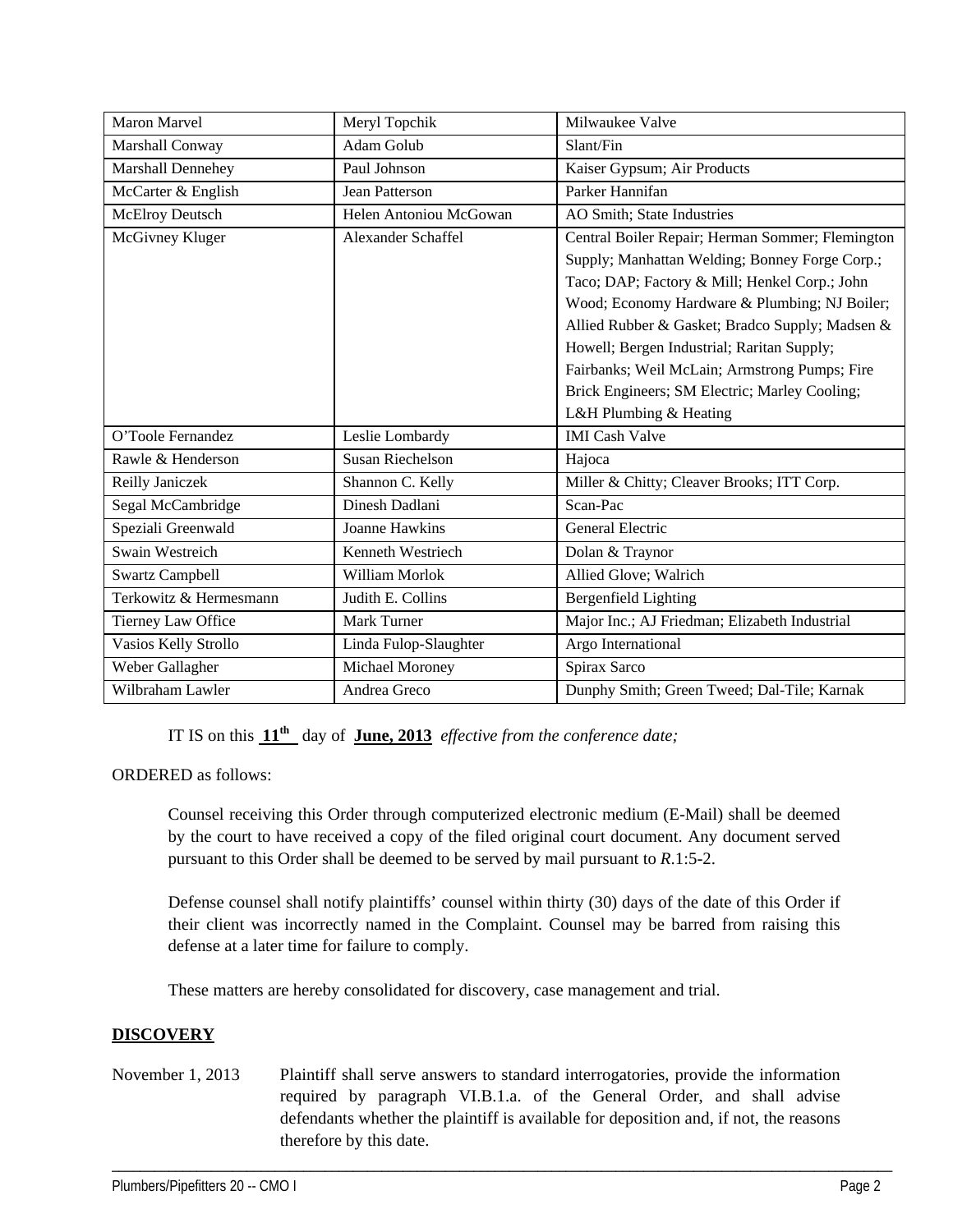- November 1, 2013 Plaintiff shall serve answers to wrongful death interrogatories and serve wrongful death reports by this date.
- November 8, 2013 Defendants shall serve answers to standard interrogatories by this date.
- November 22, 2013 Plaintiff shall propound supplemental interrogatories and document requests by this date.
- December 20, 2013 Defendants shall serve answers to supplemental interrogatories and document requests by this date.
- November 22, 2013 Defendants shall propound supplemental interrogatories and document requests by this date.
- December 20, 2013 Plaintiff shall serve answers to supplemental interrogatories and document requests by this date.
- March 31, 2014 Plaintiff depositions shall be concluded by this date. Plaintiff's counsel shall contact the Special Master within one week of this deadline if plaintiff depositions are not completed by this date.
- April 30, 2014 Fact discovery, including depositions, shall be completed by this date. Plaintiff's counsel shall contact the Special Master within one week of this deadline if all fact discovery is not completed.
- April 30, 2014 Depositions of corporate representatives shall be completed by this date.

#### **EARLY SETTLEMENT**

June 30, 2014 Settlement demands shall be served on all counsel and the Special Master by this date.

#### **SUMMARY JUDGMENT MOTION PRACTICE**

- May 23, 2014 Summary judgment motions limited to product identification issues shall be filed no later than this date.
- June 20, 2014 Last return date for product identification summary judgment motions.

#### **MEDICAL DEFENSE**

- November 1, 2013 Plaintiff shall serve executed medical authorizations (along with answers to interrogatories) by this date.
- November 1, 2013 Plaintiff shall serve a diagnostic medical report and any medical records in plaintiff's possession by this date.
- November 15, 2013 Any defendant wishing to present a medical defense shall advise all counsel of its intention by entering a Notice of Appearance of Defense Medical Counsel by this

\_\_\_\_\_\_\_\_\_\_\_\_\_\_\_\_\_\_\_\_\_\_\_\_\_\_\_\_\_\_\_\_\_\_\_\_\_\_\_\_\_\_\_\_\_\_\_\_\_\_\_\_\_\_\_\_\_\_\_\_\_\_\_\_\_\_\_\_\_\_\_\_\_\_\_\_\_\_\_\_\_\_\_\_\_\_\_\_\_\_\_\_\_\_\_\_\_\_\_\_\_\_\_\_\_\_\_\_\_\_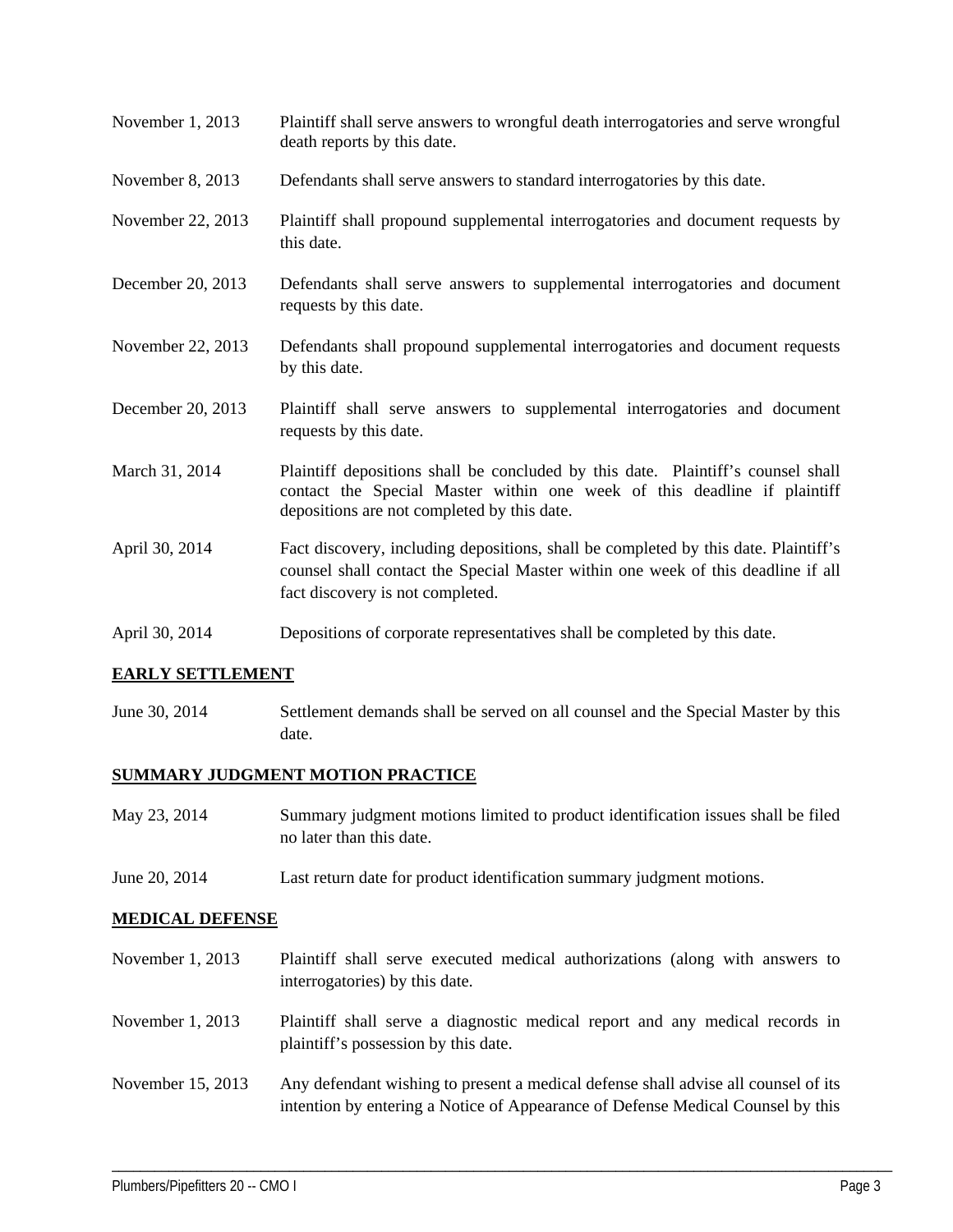date. Any defendant who does not file such an appearance by this date may be foreclosed from asserting a medical defense.

- November 1, 2013 Plaintiff shall serve additional medical expert reports by this date.
- May 30, 2014 The defense medical examination of plaintiff(s) shall be completed by this date.
- July 25, 2014 Defendants shall identify its medical experts and serve medical expert reports, if any, by this date.

#### **LIABILITY EXPERT REPORTS**

- July 25, 2014 Plaintiff shall identify its liability experts and serve liability expert reports or a certified expert statement by this date or waive any opportunity to rely on liability expert testimony.
- August 22, 2014 Defendants shall identify its liability experts and serve liability expert reports, if any, by this date or waive any opportunity to rely on liability expert testimony.

#### **ECONOMIST EXPERT REPORTS**

- July 25, 2014 Plaintiff shall identify its expert economists and serve expert economist report(s), if any, by this date or waive any opportunity to rely on economic expert testimony.
- August 22, 2014 Defendants shall identify its expert economists and serve expert economist report(s), if any, by this date or waive any opportunity to rely on economic expert testimony.

#### **EXPERT DEPOSITIONS**

September 12, 2014 Expert depositions shall be completed by this date. To the extent that plaintiff and defendant generic experts have been deposed before, the parties seeking that deposition in this case must file an application before the Special Master and demonstrate the necessity for that deposition. To the extent possible, documents requested in a deposition notice directed to an expert shall be produced three days in advance of the expert deposition. The expert shall not be required to produce documents that are readily accessible in the public domain.

#### **PRE-TRIAL AND TRIAL**

August 1, 2014 @ 9:30am Settlement conference. All defense counsel shall appear with authority to negotiate settlement and have a representative authorized to negotiate settlement available by phone. Any request to be excused from the settlement conference shall be made to the Special Master no later than 4:00pm of the day prior to the conference. September 10, 2014 @ 9:30am Settlement conference. All defense counsel shall appear with authority to negotiate settlement and have a representative authorized to

\_\_\_\_\_\_\_\_\_\_\_\_\_\_\_\_\_\_\_\_\_\_\_\_\_\_\_\_\_\_\_\_\_\_\_\_\_\_\_\_\_\_\_\_\_\_\_\_\_\_\_\_\_\_\_\_\_\_\_\_\_\_\_\_\_\_\_\_\_\_\_\_\_\_\_\_\_\_\_\_\_\_\_\_\_\_\_\_\_\_\_\_\_\_\_\_\_\_\_\_\_\_\_\_\_\_\_\_\_\_

negotiate settlement available by phone. Any request to be excused